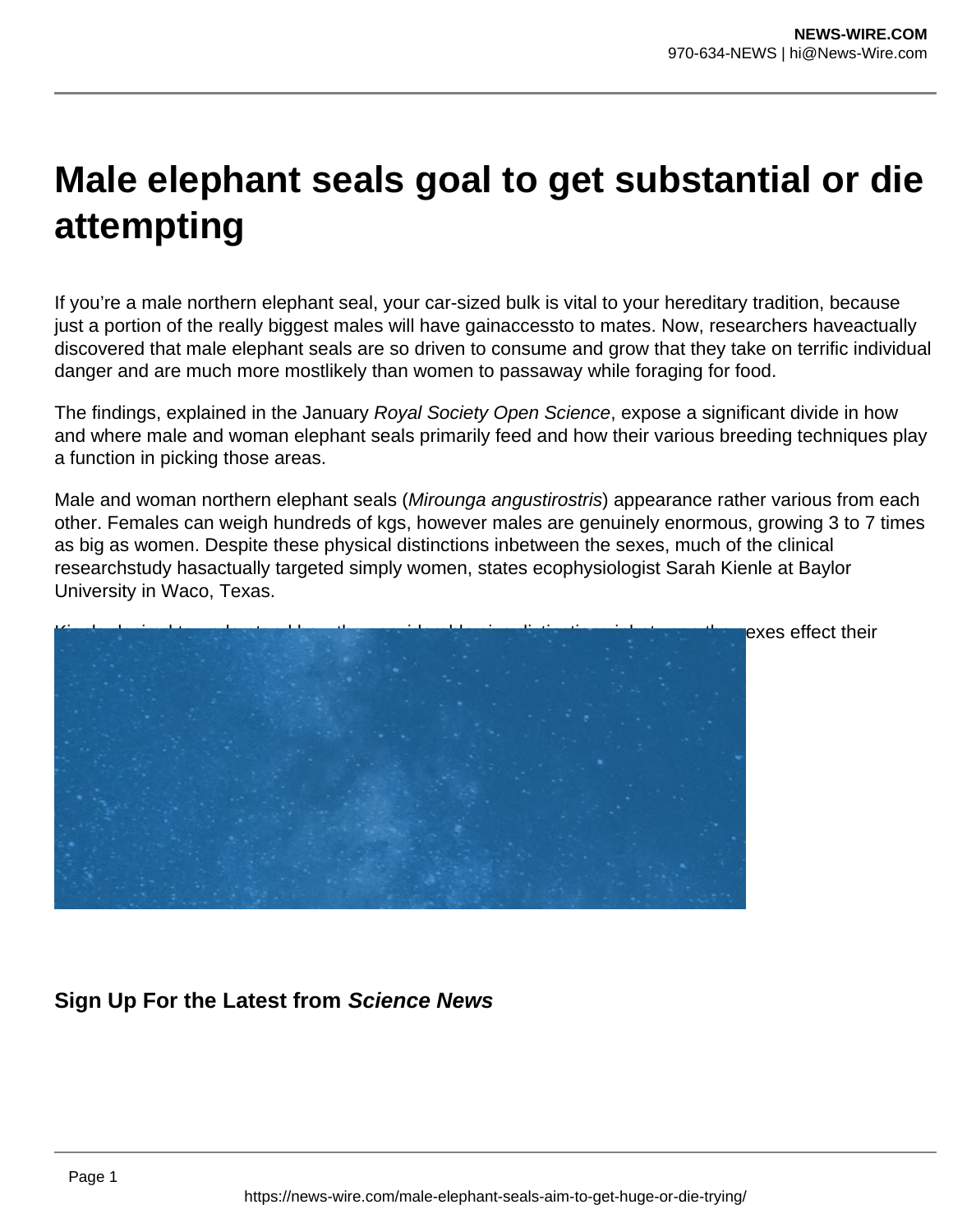Headlines and summaries of the newest Science News posts, provided to your inbox

Thank you for finalizing up!

There was a issue finalizing you up.

As part of a long-lasting, continuous tracking job of elephant seals at Año Nuevo State Park in California, Kienle and coworkers connected depth loggers and satellite and radio transmitters to more than 200 seals from 2006 to2015 The scientists determined the seals' fat shops and utilized this info, along with the animals' area and depth information, to identify how and where they were foraging and how well their efforts transformed into blubbery heft.

The group discovered that the 2 sexes hunt for food in really various locations. Females invested most of their foraging time in the open ocean, diving deep for victim, while males stuck to shallower, nearshore environments, feeding constantly on victim on the continental rack. This assisted males collect 6 times as much mass, on typical, as women, gobbling up calories more than 4 times as quickly.

But there's a expense to that shallow hodgepodge. Males were 6 times as mostlikely as women to passaway while foraging, Kienle and her group discovered. It's a pattern that was evident even throughout information collection.

"I might have informed you that from simply putting out instruments on males, that it was a 50 percent possibility whether or not I was going to get that instrument back," Kienle states. "And that's not the case for women."

Why the males are passingaway at such a greater rate isn't clear, however Kienle thinks predation. Throughout the seals' variety in the North Pacific, whale and fantastic white sharks patrol nearshore waters.

The waters of the continental rack assistance more plankton, fish and other sea animals than muchdeeper waters, which in turn assistance starving seals and sea lions. It's a relationship observed by mammaleating pinnacle predators too, states Andrew Trites, a zoologist at the University of British Columbia in Vancouver, who was not included with the researchstudy.

"That's where the supper bell is ringing all day long," he states.

The threat might be more than worth it to the males. Male and woman elephant seals both reach sexual maturity around age 3 to 4, Kienle states. But while women can have puppies every year or 2 for much of their 20-year life period, bulls live half that long on typical, and wear't usually reach their peak poundage till lateron in life. They then monopolize breeding gainaccessto to a group of women just if gigantic sufficient to daunt or battle off other bulls (SN: 7/20/17).